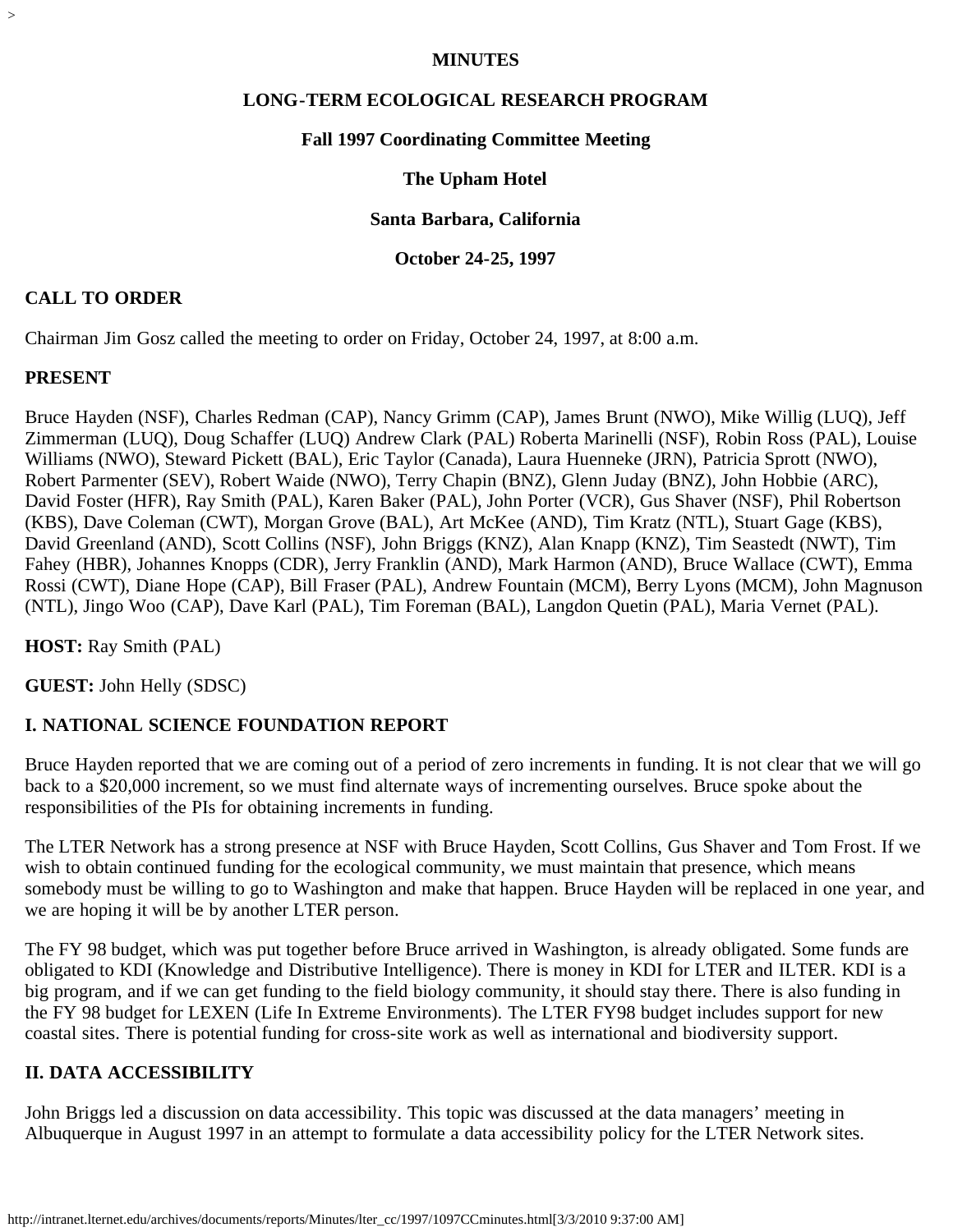NSF has started to evaluate sites on the basis of data accessibility. Thus, the LTER Network has an opportunity to provide input as to how we want the data to be accessed. By becoming proactive in this process, LTER can assume a leadership role in the ecological and scientific communities.

We will implement the data policy that was established in 1990 with modifications. Four data types will be collapsed into two types: data that are freely available with little or no restrictions within two to three years after collection, and exceptional data that are available only with written permission from the Principal Investigator.

The floor was opened for discussion. It was moved and seconded that the data recommendations that were previously e-mailed to the lead PIs be adopted. Following discussion, the motion passed by a vote of eighteen to one. One PI was absent.

# **III. REPORT ON NETWORK OFFICE PRIORITIES**

>

Bob Waide reported on the progress that has been made in moving the Network Office from Seattle to Albuquerque. He introduced the Network Office personnel who were present and described their responsibilities. He reported on the status of current personnel searches and plans for future Network Office staff.

The network server has been transferred from Seattle to Albuquerque. Equipment purchases and installation of the new information and communication system is progressing well. After the new equipment has been installed, the first priority will be to update the network databases, i.e., the personnel directory, and transfer them to MS SQL.

The LTER website will be completely reconstructed to bring it up to current standards and ensure that all of the links are functional.

We want to devise an accounting system for the site contributions to the LTER Network to ensure that people receive credit for participating in Network activities.

Another major area of emphasis is working with the site information managers to develop a Network Information System, adopt metadata standards and even out technological expertise across sites, since some sites are more technologically advanced. Information managers will rotate through the Network Office on a short-term basis.

The Network Office will prepare a grant proposal for the KDI initiative. There will be a series of new initiatives for cross-site studies.

There will be "some scientists" meetings, as opposed to "all scientists" meetings, i.e., meetings based on core areas or particular research questions, which will hopefully lead to more cross-site studies.

The Network Office has been requested to develop a list of intersite research projects to assist in proposal preparation. It will also do a survey of population biology at LTER sites.

The Network Office wants to assist new sites in becoming integrated as quickly as possible, as well as develop interaction with and service to other agencies, i.e., OBFS.

## **IV. SIZE OF LTER NETWORK**

Jim Gosz led a discussion on how the LTER Network should grow. There are presently 20 sites in the network, and there will soon be 22 sites. It was suggested that additional urban sites could be added.

Increasing the size of the LTER Network raises a variety of issues, from governance to communication and financial. An increase in size will affect the kinds of meetings we have, i.e., the number of people who attend meetings dictates where the meetings can be held. Becoming a large-scale network could also change the kinds of scientific goals we can accomplish. We need to think through the process of becoming large so that we will be able to manage the growth process.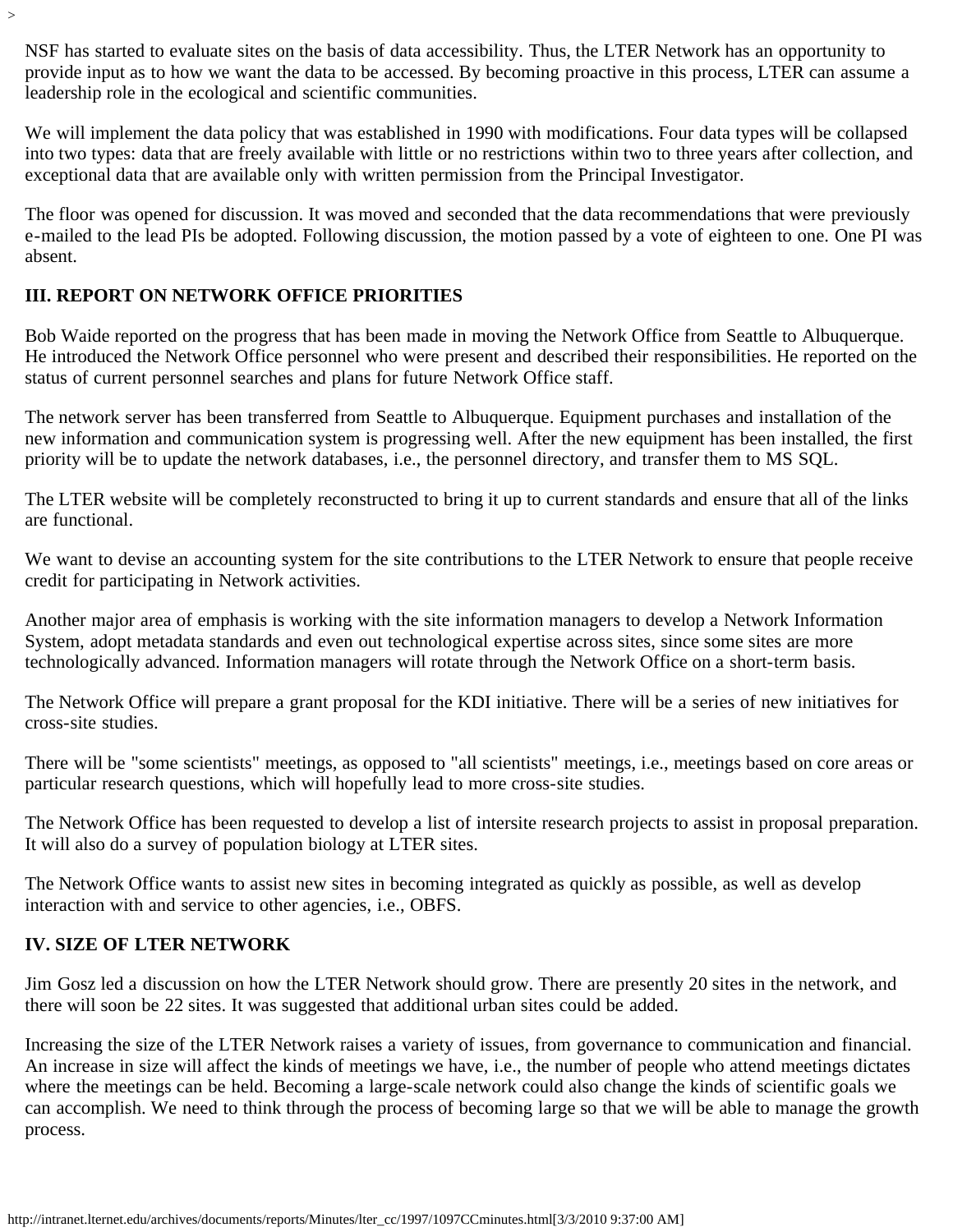The Executive Committee has recommended that we revisit the Risser Report regarding size and the manner in which the network grows. The Risser Report suggested that there could be a network of at least 50 sites, with perhaps satellite sites. We must decide what it is that we want to increase, and we must develop ideas on ways in which science can be done better at the network level. Do we add components to individual sites or do we add sites to the network?

The Executive Committee has also recommended that we charge the new national advisory board that will be chaired by Paul Risser with not only reviewing the Network Office, but also reviewing the network effort in LTER. This advisory board was designed to be an independent body that will provide guidance to NSF as well as to the Network Office.

The Network Office will create a web page for discussions on developing fundamental directions and visions for the LTER program. Suggestions will be compiled to give feedback to the PIs as to how the LTER program should grow. This issue will be revisited at the spring 1998 meeting.

## **V. ALL SCIENTIST MEETING – 2000**

NSF has suggested that funds will be available to hold an All-Scientist meeting in 2000 with broad representation across the scientific community and not just the LTER community. Scott Collins suggested that the meeting be held at a location where other people can attend and that we consider conducting concurrent sessions.

The Y2K All Scientist meeting will be a major effort, and we need to start planning for it now. We need to choose a theme for the meeting. There was discussion about the Y2K meetings that ESA and the British Ecological Society are planning and the possibility of collaborating with one of those organizations.

Bob Parmenter will chair the planning committee for the LTER Y2K All Scientist meeting. Bob will give a progress report at the Spring 1998 Coordinating Committee meeting.

## **VI. PUBLICATIONS**

>

Dave Coleman, Chair of the Publications Committee, reported on the status of the Oxford University Press synthesis volumes. The other members of the Publications Committee are David Foster, Alan Knapp, Phil Robertson and John Magnuson. The Publications Committee met in Albuquerque on August 11, 1997, and spoke to Kurt Jensen, of Oxford University Press.

There was a discussion about the quality of the graphics in the Oxford volumes and that authors are responsible for their graphics. Patty Sprott, Publications Specialist at the Network Office, is prepared to assist authors with producing high-quality camera-ready graphics.

The meeting was adjourned at 12:15 p.m.

\* \* \* \* \*

The meeting was reconvened on Saturday, October 25, 1997, at 12:00 noon

# **VII. INTERNATIONAL PROGRAMS**

Christine French, of NSF, who is on a two-year sabbatical at the Network Office, reported on international long-term ecological research interactions.

NSF provided funding for 18 Asian students and young investigators from Japan, Mongolia and Taiwan to visit the U.S. in August 1997. They attended the annual ESA meeting in Albuquerque and visited the Sevilleta LTER site south of Albuquerque. Some of them also visited Andrews Experimental Forest in Oregon and North Temperate Lakes in Wisconsin.

A reciprocal trip for approximately twelve US graduate students and two faculty escorts to Taiwan, Japan and China is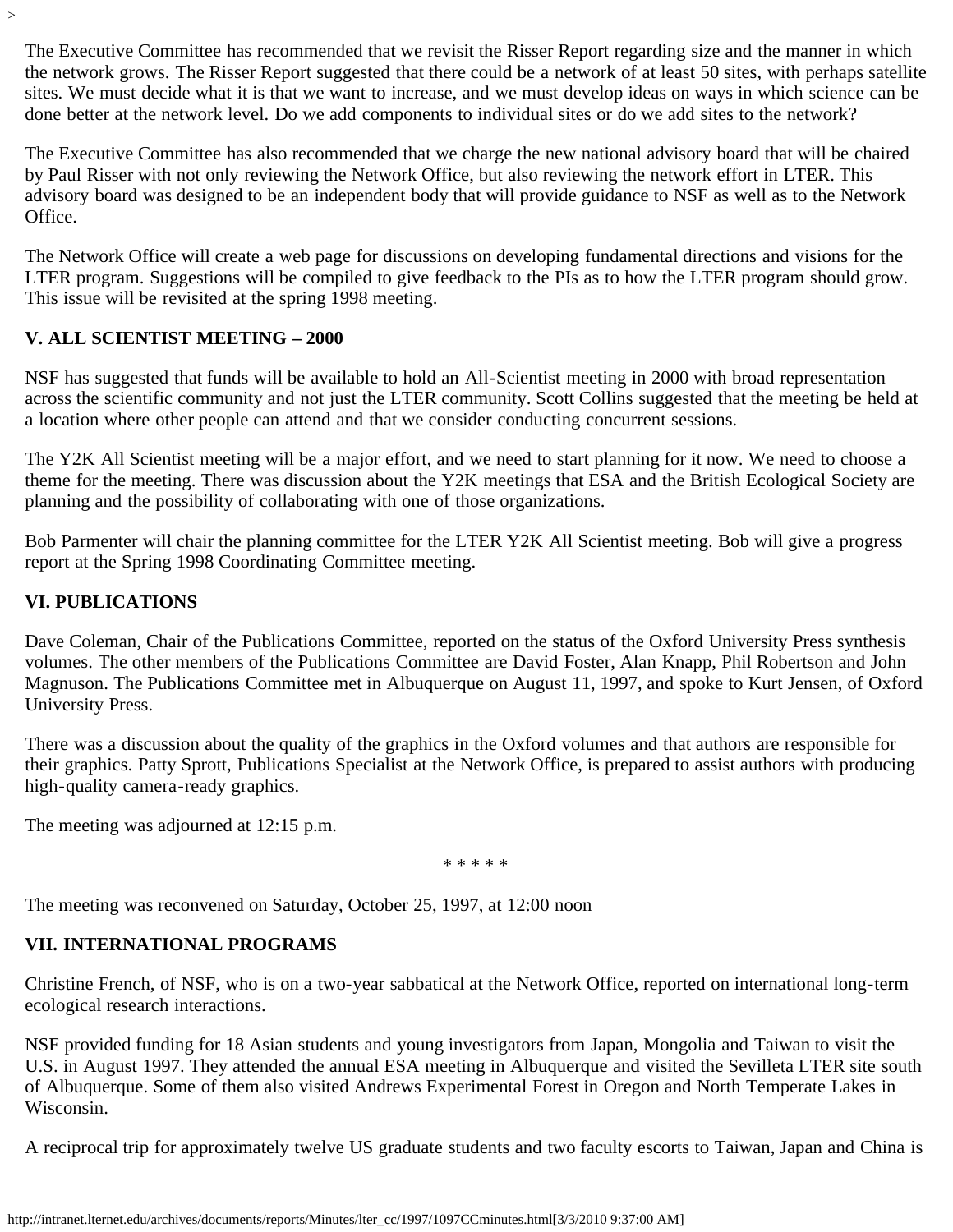planned for June 1998.

>

The 1997 International LTER Network meeting will be held in Taiwan in November. Approximately 20 countries will be represented at that meeting.

The third Latin American LTER regional meeting was held in Brazil in June 1997. Their next meeting will be held in Venezuela in April 1998. A data managers' workshop will be held in conjunction with this meeting.

The next International LTER meeting and symposium will be held in conjunction with the INTECOL Congress in Florence, Italy, in July 1998.

Noon recess, 12:30-1:30 p.m.

## **VIII. GRADUATE STUDENTS COMMITTEE**

Emma Rossi reported that approximately 40 people attended the Graduate Student Committee meeting in August 1997 that was held in Albuquerque in conjunction with the ESA meeting. Representatives from seven LTER sites made presentations.

It was suggested that LTER sponsor Graduate Student Committee meetings in conjunction with the annual meetings of other organizations, i.e., NABS. It is important for graduate students to meet people from other sites because such interaction could result in future cross-site research initiatives.

## **IX. CLIMATE CHANGE AND ITS ECOLOGICAL EFFECTS**

Glen Juday volunteered to coordinate a work group to follow up on the theme of the 1997 LTER All Scientist meeting. This group will identify possible products, i.e., journal articles, and identify key contributors to produce publications.

There was discussion about the presenters submitting half-page abstracts for inclusion in a possible future web page about Climate Change and Its Ecological Effects. Jim Gosz commented that it is important for the LTER Network to demonstrate its achievements.

## **X. INTERNATIONAL ISSUES**

A motion made and seconded that the US LTER Network accept an invitation to join GTOS (Global Terrestrial Observance System). The motion passed unanimously.

There was discussion about whether the LTER Network should provide support for the GTOS Secretariat. It was moved and seconded that Jim Gosz be authorized to negotiate the possible support of GTOS Secretariat activities by the LTER Network Office. The motion passed unanimously.

## **XI. SPECIAL SESSIONS AT ESA**

The LTER Special Session that was held in Albuquerque in August 1997 in conjunction with the ESA meeting was very well received. LTER has been asked to sponsor another special session in conjunction with the 1998 ESA meeting to be held in Baltimore in August. The theme of this special session will be Urban Ecosystems.

## **XII. NATIONAL NETWORK OF INDEX SITES**

Jim Gosz and representatives from five LTER sites attended a meeting of the National Network of Index Sites October 16-17 in Laurel, Maryland. The focal point of the meeting was the research component of the National Network of Monitoring and Research Sites. This effort is supported by Vice President Gore and involves three layers: 1) survey and monitoring; 2) remote sensing; and 3) research. This group is working to identify potential index sites that will become part of the National Network.

# **XIII. EDUCATION COMMITTEE**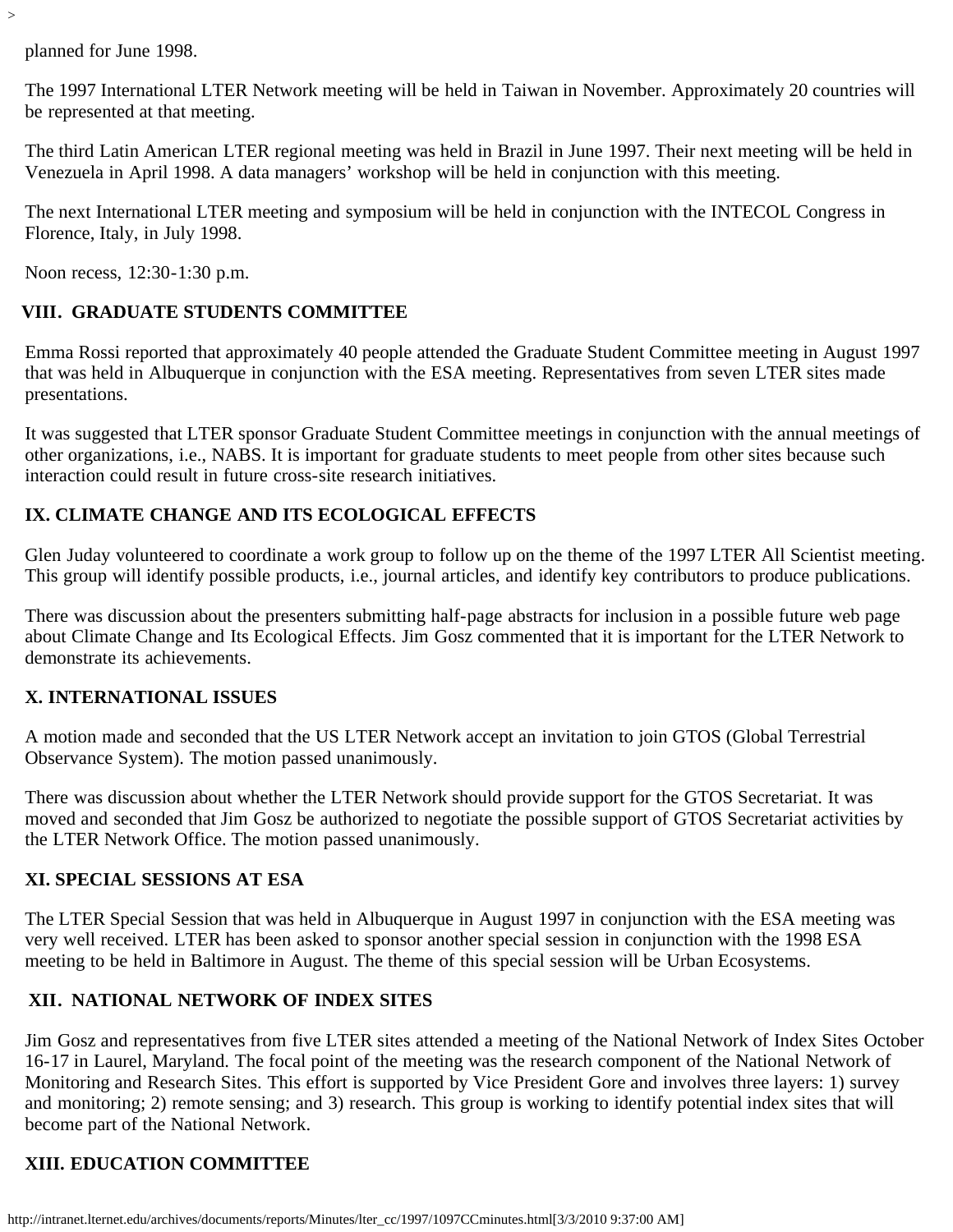There was discussion about whether LTER should have a Standing Committee on Education. A motion was made and seconded that LTER establish a Standing Committee on Education. The motion carried unanimously. Jim Gosz will identify potential nominees to be members of this committee.

## **XIV. TECHNOLOGY COMMITTEE**

>

LTER has a Standing Committee on Technology, but it has not been active in recent years. This committee needs to be rejuvenated because we may have opportunities to build technology into the LTER Network, i.e., a center that focuses on building technological solutions to ecological problems.

There was discussion about who should be on the Technology Committee. John Vande Castle, of the Network Office, was identified as a potential key member. Stewart Gage and John Porter volunteered to be on the committee. It was suggested that the Network Office develop a web page for the Technology Committee.

# **XV. DATA MANAGEMENT COMMITTEE**

John Porter reported on the annual LTER Data Managers' meeting that was held in Albuquerque in August. The meeting focused on developing a Network Information System and the evolution of cross-site research capabilities for datasets.

# **XVI. CLIMATE COMMITTEE**

David Greenland reported that URL has been created at www.lternet.edu/im/climate/climdes that contains comparable cross-site information on the LTER sites as well as a CLIMDES database that covers 1957-91.

The Climate Committee met at the Sevilleta LTER site October 2-5, 1997. The report of this meeting is posted at www.geog.unc.edu/~greenland/CLIMSTAN.html/Default.htm. Representatives from five sites attended an Archaeoclimatology workshop in Santa Barbara in August.

# **XVII. NEW DATASETS FOR THE NETWORK INFORMATION SYSTEM**

Jim Gosz led a discussion on suggestions for a dataset that will be the next major focus of intersite activity. A consensus was reached that nitrogen dynamics would be an important area to focus on. Jim Gosz will work with the Network Office data manager and other data managers to determine the accessibility of nitrogen deposition/dynamics data across sites.

# **XVIII. RECRUITING MINORITIES, 50/50 BY 2020**

Jim Gosz mentioned that NSF sponsored a recent workshop on the goal of attaining a 50/50 male/female ratio within the scientific community at the PI level by the year 2020 There was discussion of ways of tracking LTER's progress in reaching this goal, i.e., counting the number of males and females in past and current personnel directories. It was suggested that the Network Office could perform a clearinghouse function on the availability of positions to assist in recruiting more female and minority applicants.

# **IXX. FUTURE COORDINATING COMMITTEE MEETINGS**

There was a discussion about when the new sites will begin to host meetings. Representatives from Phoenix and Baltimore stated that they will host meetings at their sites after 2000.

The Spring 1998 Coordinating Committee meeting will be held in Fort Collins, Colorado, April 23-24, 1998. The Fall 1998 meeting will be held October 16-18, 1998, in Madison, Wisconsin. The theme is "Interactions Between Ecological Systems and Society."

It was moved and seconded that the October 1999 meeting be changed from Puerto Rico to Hubbard Brooke, New Hampshire. The motion was amended to change the April 1999 meeting from Sevilleta, New Mexico, to Puerto Rico.